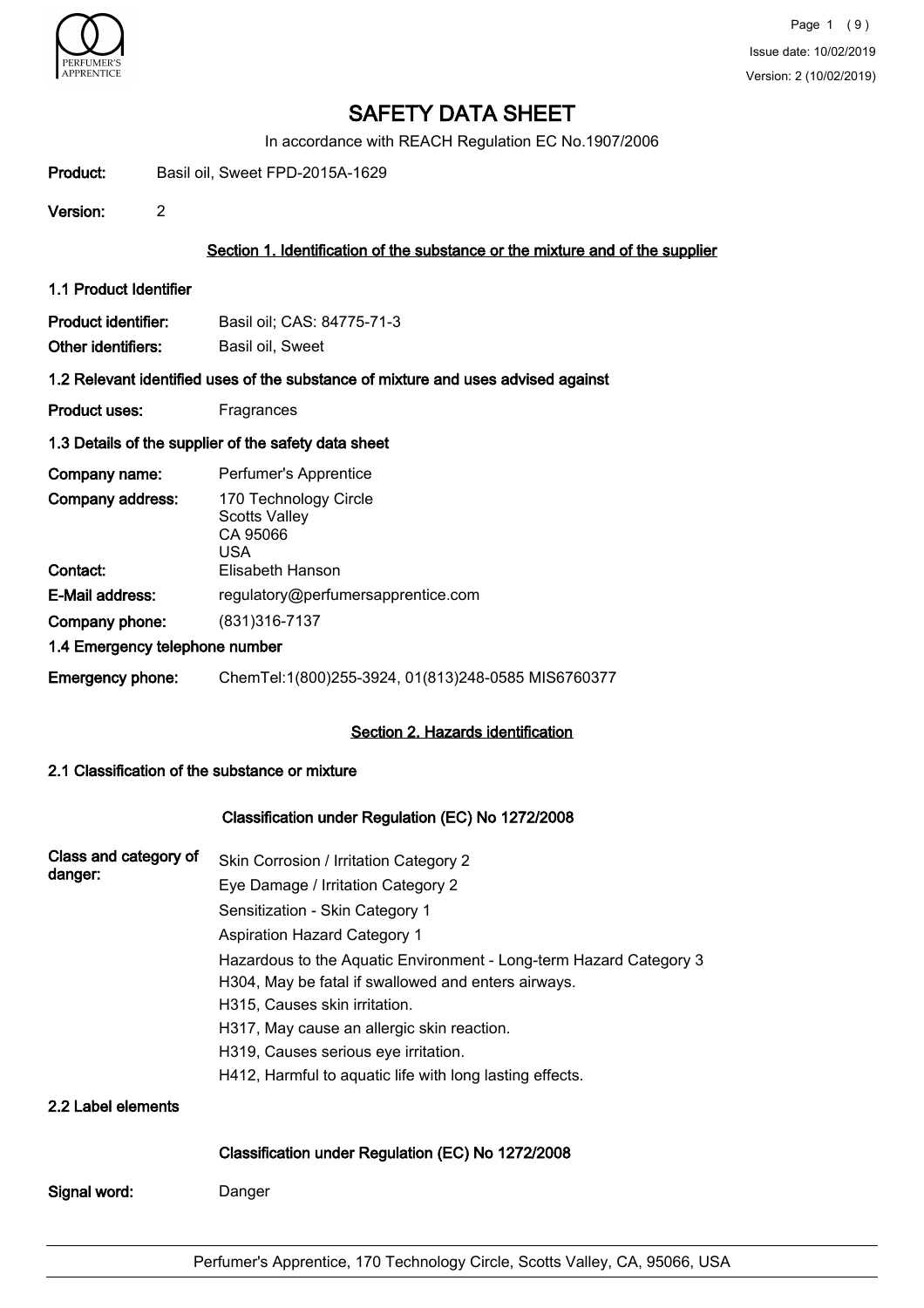

In accordance with REACH Regulation EC No.1907/2006

|                                                                            |                                                                                                                                                                                    |                                                             |                                      |  | IN accordance with REACH Regulation EC NO. 1907/2006         |  |   |                                                                                         |
|----------------------------------------------------------------------------|------------------------------------------------------------------------------------------------------------------------------------------------------------------------------------|-------------------------------------------------------------|--------------------------------------|--|--------------------------------------------------------------|--|---|-----------------------------------------------------------------------------------------|
| Product:                                                                   |                                                                                                                                                                                    | Basil oil, Sweet FPD-2015A-1629                             |                                      |  |                                                              |  |   |                                                                                         |
| Version:                                                                   | $\overline{2}$                                                                                                                                                                     |                                                             |                                      |  |                                                              |  |   |                                                                                         |
| <b>Hazard statements:</b>                                                  |                                                                                                                                                                                    | H304, May be fatal if swallowed and enters airways.         |                                      |  |                                                              |  |   |                                                                                         |
|                                                                            |                                                                                                                                                                                    |                                                             | H315, Causes skin irritation.        |  |                                                              |  |   |                                                                                         |
|                                                                            |                                                                                                                                                                                    |                                                             |                                      |  | H317, May cause an allergic skin reaction.                   |  |   |                                                                                         |
|                                                                            |                                                                                                                                                                                    |                                                             | H319, Causes serious eye irritation. |  |                                                              |  |   |                                                                                         |
|                                                                            |                                                                                                                                                                                    |                                                             |                                      |  | H412, Harmful to aquatic life with long lasting effects.     |  |   |                                                                                         |
| M factor:                                                                  |                                                                                                                                                                                    | None                                                        |                                      |  |                                                              |  |   |                                                                                         |
| Supplemental<br>Information:                                               |                                                                                                                                                                                    | None                                                        |                                      |  |                                                              |  |   |                                                                                         |
| Precautionary                                                              |                                                                                                                                                                                    |                                                             |                                      |  | P261, Avoid breathing vapour or dust.                        |  |   |                                                                                         |
| statements:                                                                |                                                                                                                                                                                    |                                                             |                                      |  |                                                              |  |   | P264, Wash hands and other contacted skin thoroughly after handling.                    |
|                                                                            |                                                                                                                                                                                    |                                                             |                                      |  |                                                              |  |   | P272, Contaminated work clothing should not be allowed out of the workplace.            |
|                                                                            |                                                                                                                                                                                    |                                                             |                                      |  | P273, Avoid release to the environment.                      |  |   |                                                                                         |
|                                                                            |                                                                                                                                                                                    |                                                             |                                      |  | P280, Wear protective gloves/eye protection/face protection. |  |   |                                                                                         |
|                                                                            |                                                                                                                                                                                    |                                                             |                                      |  |                                                              |  |   | P301/310, IF SWALLOWED: Immediately call a POISON CENTER or doctor/physician.           |
|                                                                            |                                                                                                                                                                                    |                                                             |                                      |  | P302/352, IF ON SKIN: Wash with plenty of soap and water.    |  |   |                                                                                         |
|                                                                            | P305/351/338, IF IN EYES: Rinse cautiously with water for several minutes. Remove contact<br>lenses, if present and easy to do. Continue rinsing.<br>P331, Do not induce vomiting. |                                                             |                                      |  |                                                              |  |   |                                                                                         |
| P333/313, If skin irritation or rash occurs: Get medical advice/attention. |                                                                                                                                                                                    |                                                             |                                      |  |                                                              |  |   |                                                                                         |
|                                                                            | P337/313, If eye irritation persists: Get medical advice/attention.                                                                                                                |                                                             |                                      |  |                                                              |  |   |                                                                                         |
|                                                                            |                                                                                                                                                                                    | P362, Take off contaminated clothing and wash before reuse. |                                      |  |                                                              |  |   |                                                                                         |
|                                                                            |                                                                                                                                                                                    | P405, Store locked up.                                      |                                      |  |                                                              |  |   |                                                                                         |
|                                                                            |                                                                                                                                                                                    | regulations.                                                |                                      |  |                                                              |  |   | P501, Dispose of contents/container to approved disposal site, in accordance with local |
| Pictograms:                                                                |                                                                                                                                                                                    |                                                             |                                      |  |                                                              |  |   |                                                                                         |
| Other hazards:                                                             |                                                                                                                                                                                    | None                                                        |                                      |  |                                                              |  |   |                                                                                         |
|                                                                            |                                                                                                                                                                                    |                                                             |                                      |  | Section 3. Composition / information on ingredients          |  |   |                                                                                         |
| 3.1 Substances                                                             |                                                                                                                                                                                    |                                                             |                                      |  |                                                              |  |   |                                                                                         |
| Product identifier:                                                        |                                                                                                                                                                                    |                                                             | Basil oil; CAS: 84775-71-3           |  |                                                              |  |   |                                                                                         |
| <b>Contains:</b>                                                           |                                                                                                                                                                                    |                                                             |                                      |  |                                                              |  |   |                                                                                         |
| <b>Name</b>                                                                |                                                                                                                                                                                    | <b>CAS</b>                                                  | <b>EC</b>                            |  | <b>REACH Registration</b><br>No.                             |  | % | <b>Classification for</b><br>(CLP) 1272/2008                                            |
|                                                                            |                                                                                                                                                                                    |                                                             |                                      |  |                                                              |  |   |                                                                                         |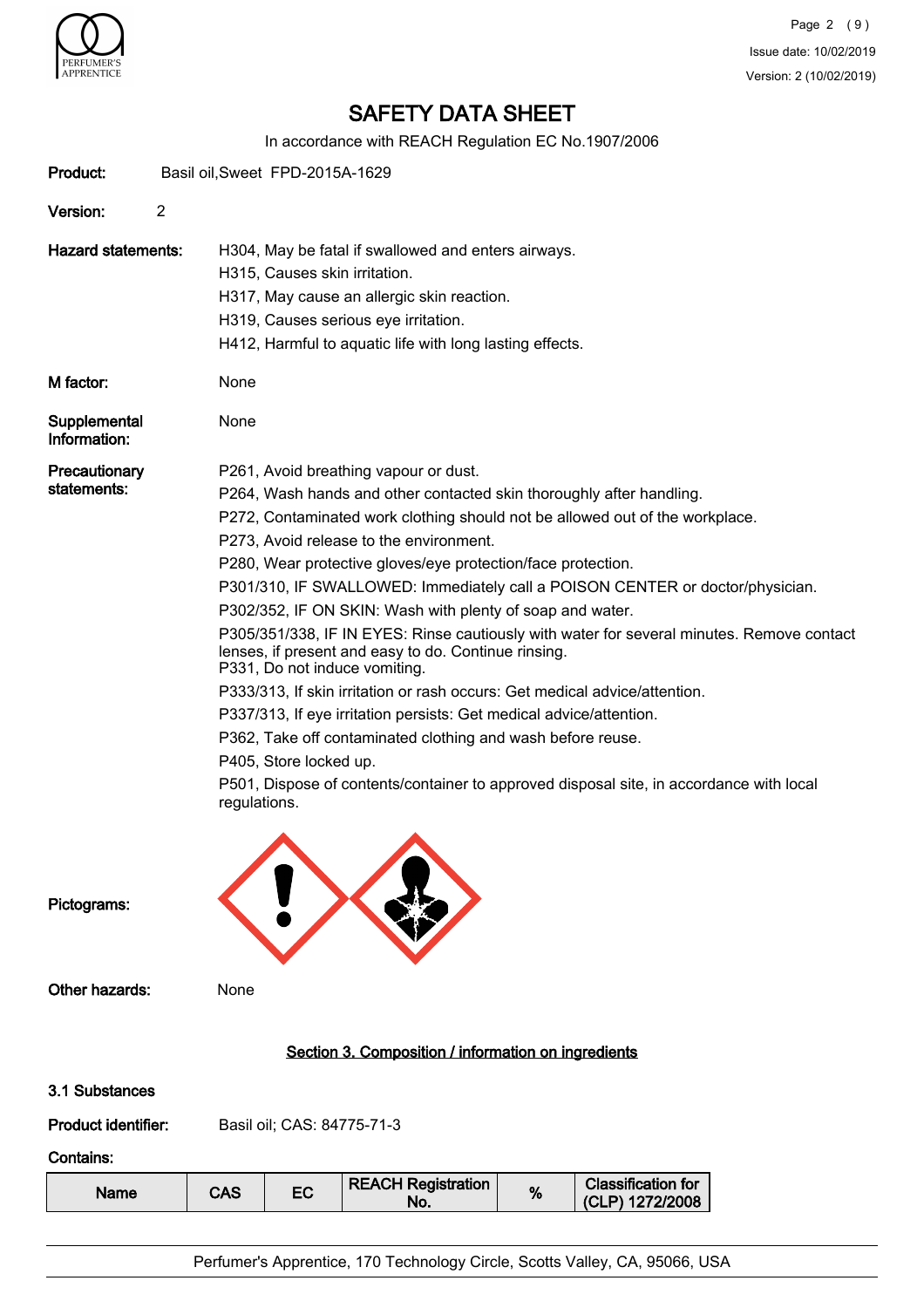

In accordance with REACH Regulation EC No.1907/2006

Product: Basil oil, Sweet FPD-2015A-1629

### Version: 2

| <b>ILinalool</b>       | 78-70-6    | 201-134-4 | 72.00% | SCI 2-EDI 2:H315-        |
|------------------------|------------|-----------|--------|--------------------------|
|                        |            |           |        | H319.-                   |
| Eucalyptol             | 470-82-6   | 207-431-5 | 3.00%  | FL 3-SS 1B;H226-         |
|                        |            |           |        | H317 -                   |
| Eugenol                | $97-53-0$  | 202-589-1 | 2.00%  | EDI 2-SS 1B;H317-        |
|                        |            |           |        | H319.-                   |
| 1,7,7-Trimethylbicyclo |            |           |        | <b>FS 2-ATO 4-ATI 4-</b> |
| [2.2.1]heptan-2-one    | 76-22-2    | 200-945-0 | 1.00%  | STO-SE 2:H228-H302-      |
|                        |            |           |        | H332-H371.-              |
| II- beta -Bisabolene   | 495-61-4   |           | 1.00%  | SCI 2-SS 1B-AH 1:        |
|                        |            |           |        | H304-H315-H317.-         |
|                        |            |           |        | IFL 3-SCI 2-SS 1B-AH     |
| <b>I</b> I-Limonene    | 5989-54-8  | 227-815-6 | 0.50%  | 1-EH A1-EH C1:H226-      |
|                        |            |           |        | H304-H315-H317-          |
|                        |            |           |        | H410.-                   |
| Geraniol               | 106-24-1   | 203-377-1 | 0.40%  | ISCI 2-EDI 1-SS 1:       |
|                        |            |           |        | lH315-H317-H318.-        |
|                        |            |           |        | FL 3-SCI 2-SS 1B-AH      |
| alpha-Pinene           | 80-56-8    | 201-291-9 | 0.20%  | 1-EH A1-EH C1:H226-      |
|                        |            |           |        | H304-H315-H317-          |
|                        |            |           |        | H410.-                   |
|                        |            |           |        | FL 3-SCI 2-SS 1B-AH      |
| Ibeta-Pinene           | 127-91-3   | 204-872-5 | 0.20%  | 1-EH A1-EH C1:H226-      |
|                        |            |           |        | H304-H315-H317-          |
|                        |            |           |        | H410.-                   |
| Itrans-Nerolidol       | 40716-66-3 | 255-053-4 | 0.20%  | EDI 2-EH A1-EH C1;       |
|                        |            |           |        | H319-H410.-              |
|                        |            |           |        | FL 3-FS 2-EDI 2-EH       |
| Camphene               | 79-92-5    | 201-234-8 | 0.10%  | A1-EH C1:H226-H228-      |
|                        |            |           |        | H319-H410.-              |
|                        | 586-62-9   | 209-578-0 | 0.10%  | SS 1B-AH 1-EH A1-EH      |
| Terpinolene            |            |           |        | C1:H304-H317-H410.-      |

# Section 4. First-aid measures

# 4.1 Description of first aid measures

IF SWALLOWED: Immediately call a POISON CENTER or doctor/physician.

IF ON SKIN: Wash with plenty of soap and water.

IF IN EYES: Rinse cautiously with water for several minutes. Remove contact lenses, if present and easy to do. Continue rinsing.

### 4.2 Most important symptoms and effects, both acute and delayed

May be fatal if swallowed and enters airways.

Causes skin irritation.

May cause an allergic skin reaction.

Causes serious eye irritation.

### 4.3 Indication of any immediate medical attention and special treatment needed

None expected, see Section 4.1 for further information.

# SECTION 5: Firefighting measures

## 5.1 Extinguishing media

Suitable media: Carbon dioxide, Dry chemical, Foam.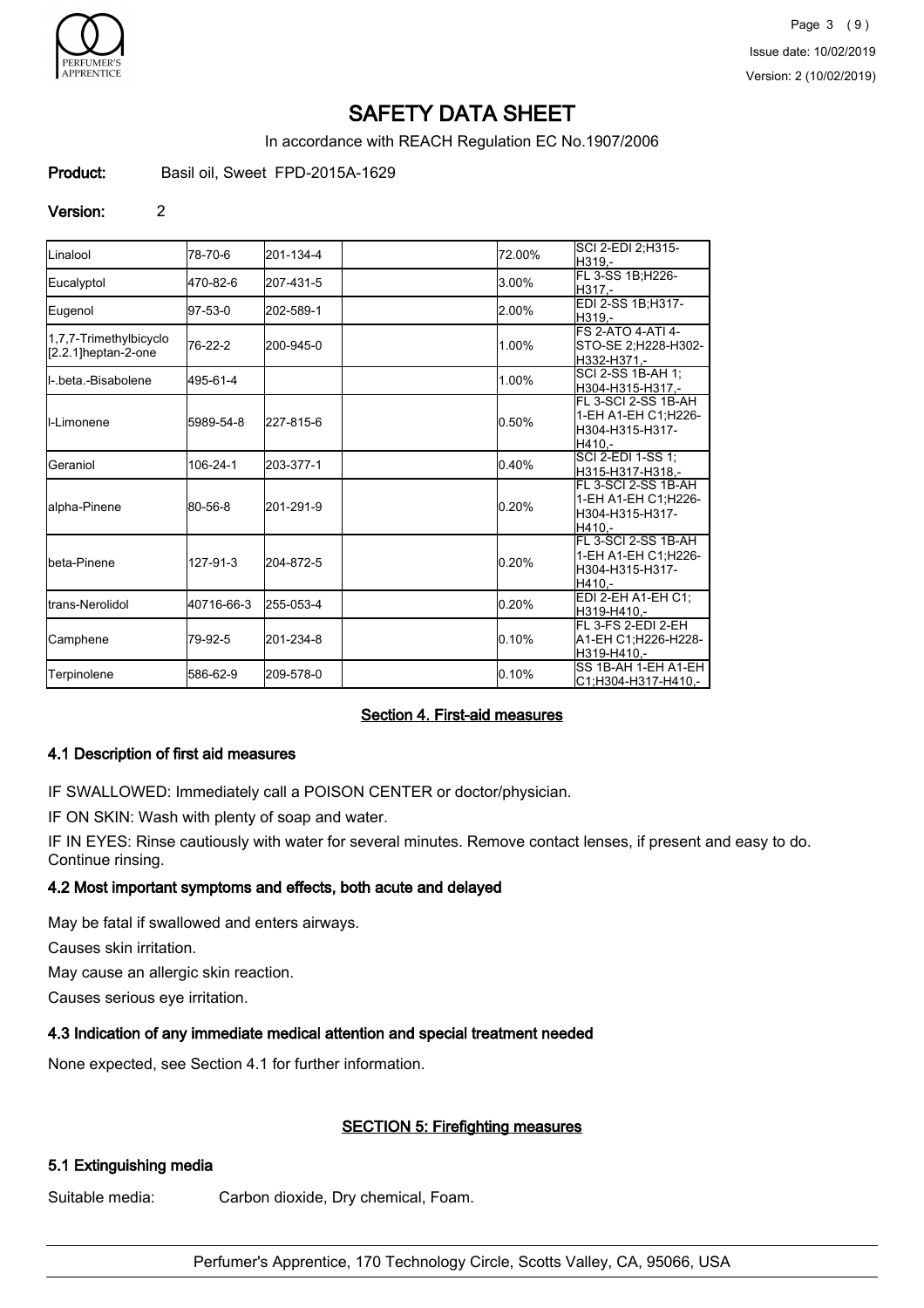

In accordance with REACH Regulation EC No.1907/2006

Product: Basil oil, Sweet FPD-2015A-1629

Version: 2

### 5.2 Special hazards arising from the substance or mixture

In case of fire, may be liberated: Carbon monoxide, Unidentified organic compounds.

### 5.3 Advice for fire fighters:

In case of insufficient ventilation, wear suitable respiratory equipment.

#### Section 6. Accidental release measures

#### 6.1 Personal precautions, protective equipment and emergency procedures:

Avoid inhalation. Avoid contact with skin and eyes. See protective measures under Section 7 and 8.

### 6.2 Environmental precautions:

Keep away from drains, surface and ground water, and soil.

### 6.3 Methods and material for containment and cleaning up:

Remove ignition sources. Provide adequate ventilation. Avoid excessive inhalation of vapours. Contain spillage immediately by use of sand or inert powder. Dispose of according to local regulations.

## 6.4 Reference to other sections:

Also refer to sections 8 and 13.

### Section 7. Handling and storage

#### 7.1 Precautions for safe handling:

Keep away from heat, sparks, open flames and hot surfaces. - No smoking. Use personal protective equipment as required. Use in accordance with good manufacturing and industrial hygiene practices. Use in areas with adequate ventilation Do not eat, drink or smoke when using this product.

#### 7.2 Conditions for safe storage, including any incompatibilities:

Store in a well-ventilated place. Keep container tightly closed. Keep cool. Ground/bond container and receiving equipment. Use explosion-proof electrical, ventilating and lighting equipment. Use only non-sparking tools. Take precautionary measures against static discharge.

### 7.3 Specific end use(s):

Fragrances: Use in accordance with good manufacturing and industrial hygiene practices.

#### Section 8. Exposure controls/personal protection

### 8.1 Control parameters

Workplace exposure limits: Not Applicable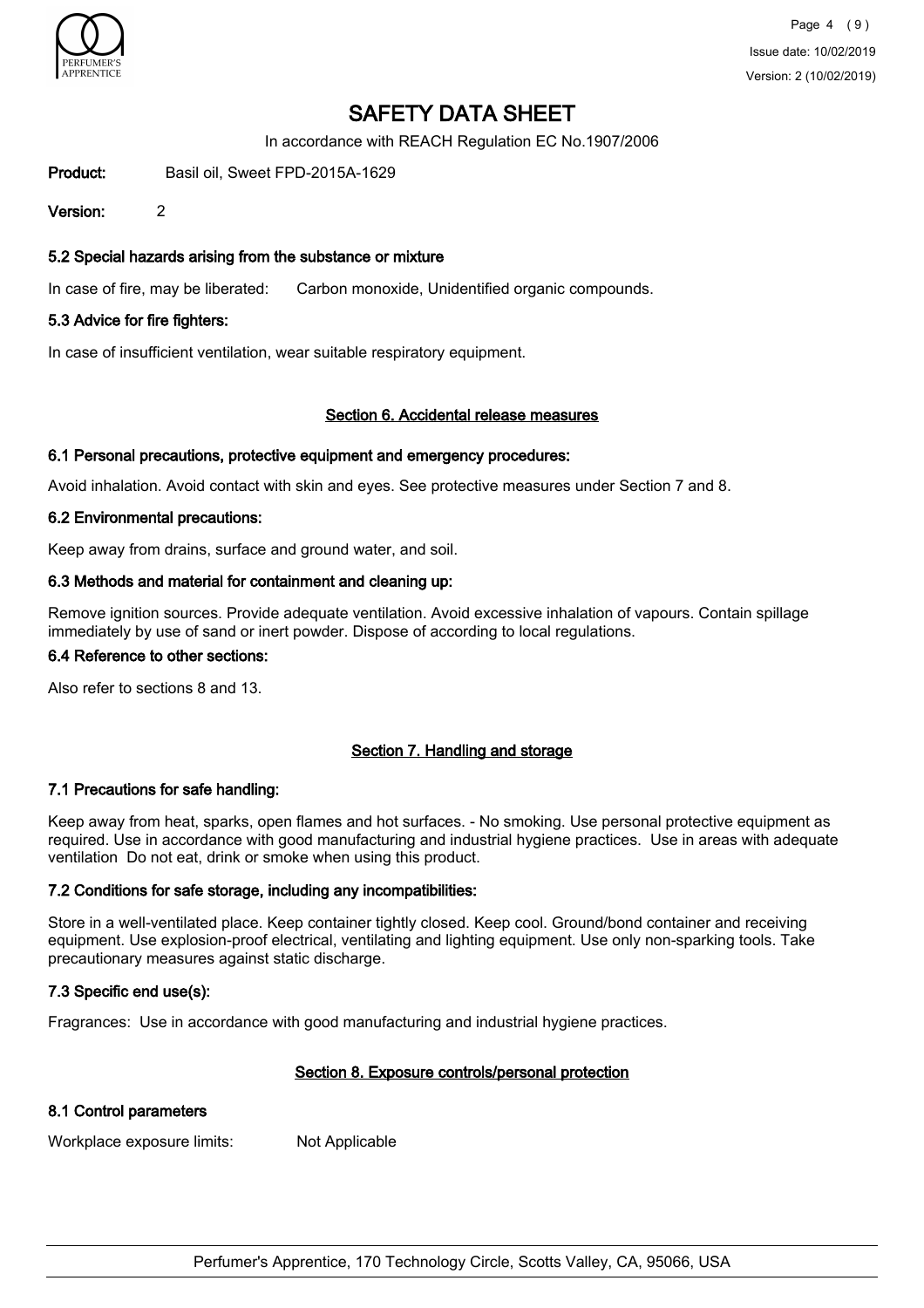

In accordance with REACH Regulation EC No.1907/2006

Product: Basil oil, Sweet FPD-2015A-1629

Version: 2

8.2 Exposure Controls

### Eye / Skin Protection

Wear protective gloves/eye protection/face protection

### Respiratory Protection

Under normal conditions of use and where adequate ventilation is available to prevent build up of excessive vapour, this material should not require special engineering controls. However, in conditions of high or prolonged use, or high temperature or other conditions which increase exposure, the following engineering controls can be used to minimise exposure to personnel: a) Increase ventilation of the area with local exhaust ventilation. b) Personnel can use an approved, appropriately fitted respirator with organic vapour cartridge or canisters and particulate filters. c) Use closed systems for transferring and processing this material.

Also refer to Sections 2 and 7.

## Section 9. Physical and chemical properties

### 9.1 Information on basic physical and chemical properties

| Appearance:                                   | Not determined                               |
|-----------------------------------------------|----------------------------------------------|
| Odour:                                        | Not determined                               |
| <b>Odour threshold:</b>                       | Not determined                               |
| pH:                                           | Not determined                               |
| Melting point / freezing point:               | Not determined                               |
| Initial boiling point / range:                | Not determined                               |
| Flash point:                                  | 80 °C                                        |
| <b>Evaporation rate:</b>                      | Not determined                               |
| Flammability (solid, gas):                    | Not determined                               |
| Upper/lower flammability or explosive limits: | Product does not present an explosion hazard |
| Vapour pressure:                              | Not determined                               |
| Vapour density:                               | Not determined                               |
| Relative density:                             | Not determined                               |
| Solubility(ies):                              | Not determined                               |
| Partition coefficient: n-octanol/water:       | Not determined                               |
| Auto-ignition temperature:                    | Not determined                               |
| Decomposition temperature:                    | Not determined                               |
| Viscosity:                                    | Not determined                               |
| <b>Explosive properties:</b>                  | Not expected                                 |
| <b>Oxidising properties:</b>                  | Not expected                                 |
| 9.2 Other information:                        | None available                               |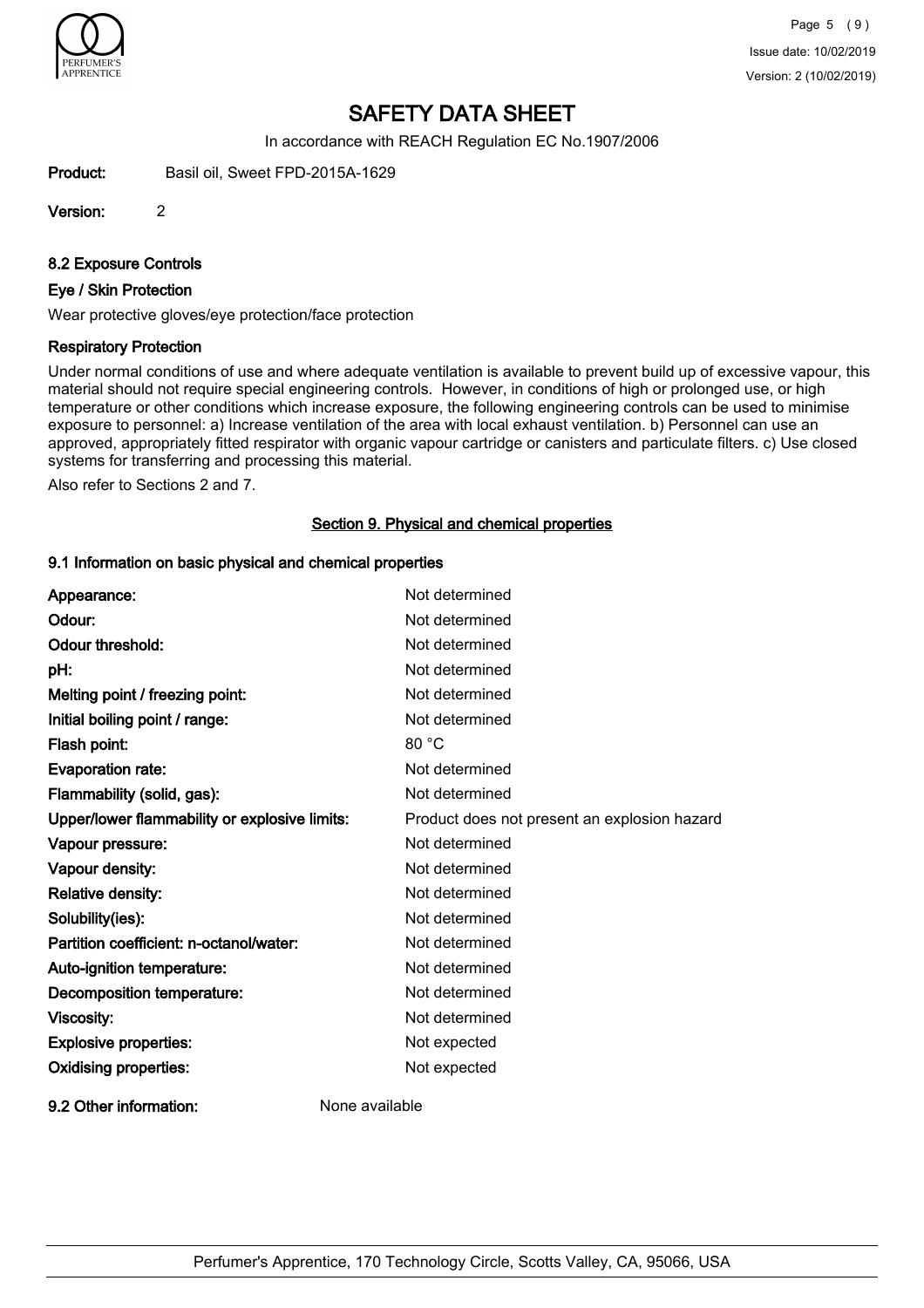

In accordance with REACH Regulation EC No.1907/2006

Product: Basil oil, Sweet FPD-2015A-1629

Version: 2

## Section 10. Stability and reactivity

### 10.1 Reactivity:

Presents no significant reactivity hazard, by itself or in contact with water.

### 10.2 Chemical stability:

Good stability under normal storage conditions.

### 10.3 Possibility of hazardous reactions:

Not expected under normal conditions of use.

### 10.4 Conditions to avoid:

Avoid extreme heat.

### 10.5 Incompatible materials:

Avoid contact with strong acids, alkalis or oxidising agents.

## 10.6 Hazardous decomposition products:

Not expected.

### Section 11. Toxicological information

## 11.1 Information on toxicological effects

| <b>Acute Toxicity:</b>             | Based on available data the classification criteria are not met. |
|------------------------------------|------------------------------------------------------------------|
| <b>Acute Toxicity Oral</b>         | 3500                                                             |
| <b>Acute Toxicity Dermal</b>       | Not Applicable                                                   |
| <b>Acute Toxicity Inhalation</b>   | Not Available                                                    |
| Skin corrosion/irritation:         | Skin Corrosion / Irritation Category 2                           |
| Serious eye damage/irritation:     | Eye Damage / Irritation Category 2                               |
| Respiratory or skin sensitisation: | Sensitization - Skin Category 1                                  |
| Germ cell mutagenicity:            | Based on available data the classification criteria are not met. |
| Carcinogenicity:                   | Based on available data the classification criteria are not met. |
| Reproductive toxicity:             | Based on available data the classification criteria are not met. |
| STOT-single exposure:              | Based on available data the classification criteria are not met. |
| STOT-repeated exposure:            | Based on available data the classification criteria are not met. |
| <b>Aspiration hazard:</b>          | <b>Aspiration Hazard Category 1</b>                              |

#### Information about hazardous ingredients in the mixture

| Ingredient                                          | <b>CAS</b> | EC                | LD50/ATE Oral | LD50/ATE<br>Dermal | LC50/ATE<br>Inhalation | LC50 Routel |
|-----------------------------------------------------|------------|-------------------|---------------|--------------------|------------------------|-------------|
| $1,7,7$ -Trimethylbicyclo<br>$[2.2.1]$ heptan-2-one | 76-22-2    | $ 200 - 945 - 0 $ | 1500          | Not available      | 11.5                   | lDust/mist  |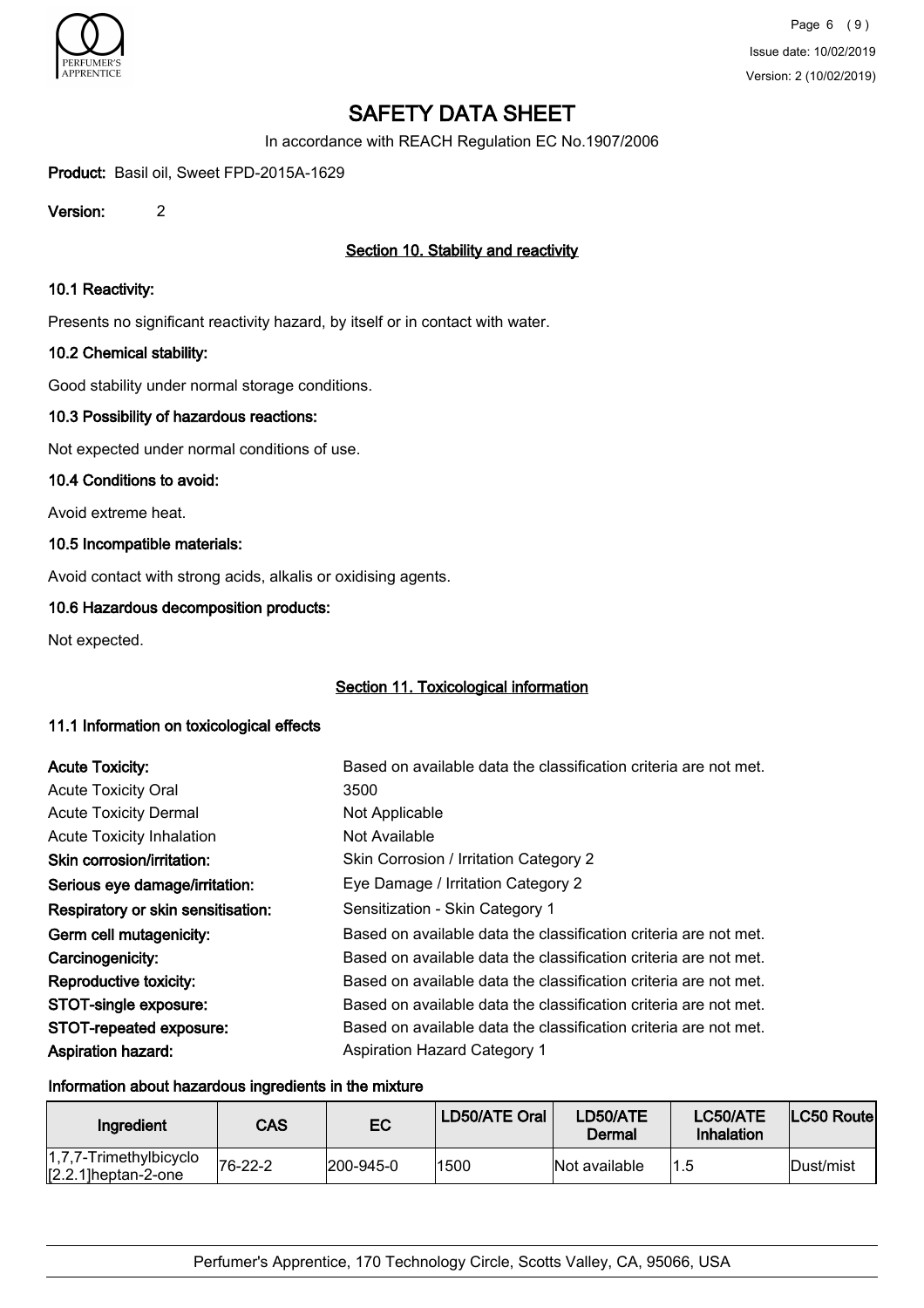

In accordance with REACH Regulation EC No.1907/2006

Product: Basil oil, Sweetl FPD-2015A-1629

Version: 2

Refer to Sections 2 and 3 for additional information.

# Section 12. Ecological information

## 12.1 Toxicity:

Harmful to aquatic life with long lasting effects.

- 12.2 Persistence and degradability: Not available
- 12.3 Bioaccumulative potential: Not available

12.4 Mobility in soil: Not available

## 12.5 Results of PBT and vPvB assessment:

This substance does not meet the PBT/vPvB criteria of REACH, annex XIII.

12.6 Other adverse effects: Not available

## Section 13. Disposal considerations

### 13.1 Waste treatment methods:

Dispose of in accordance with local regulations. Avoid disposing into drainage systems and into the environment. Empty containers should be taken to an approved waste handling site for recycling or disposal.

### Section 14. Transport information

| 14.1 UN number:                    | Not classified                              |
|------------------------------------|---------------------------------------------|
| 14.2 UN Proper Shipping Name:      | Not classified                              |
| 14.3 Transport hazard class(es):   | Not classified                              |
| Sub Risk:                          | Not classified                              |
| 14.4. Packing Group:               | Not classified                              |
| 14.5 Environmental hazards:        | Not environmentally hazardous for transport |
| 14.6 Special precautions for user: | None additional                             |
|                                    |                                             |

14.7 Transport in bulk according to Annex II of MARPOL73/78 and the IBC Code:

Not classified

# Section 15. Regulatory information

# 15.1 Safety, health and environmental regulations/legislation specific for the substance or mixture

RIFM ID Number: 5119-E2.12

# 15.2 Chemical Safety Assessment

A Chemical Safety Assessment has not been carried out for this product.

# Section 16. Other information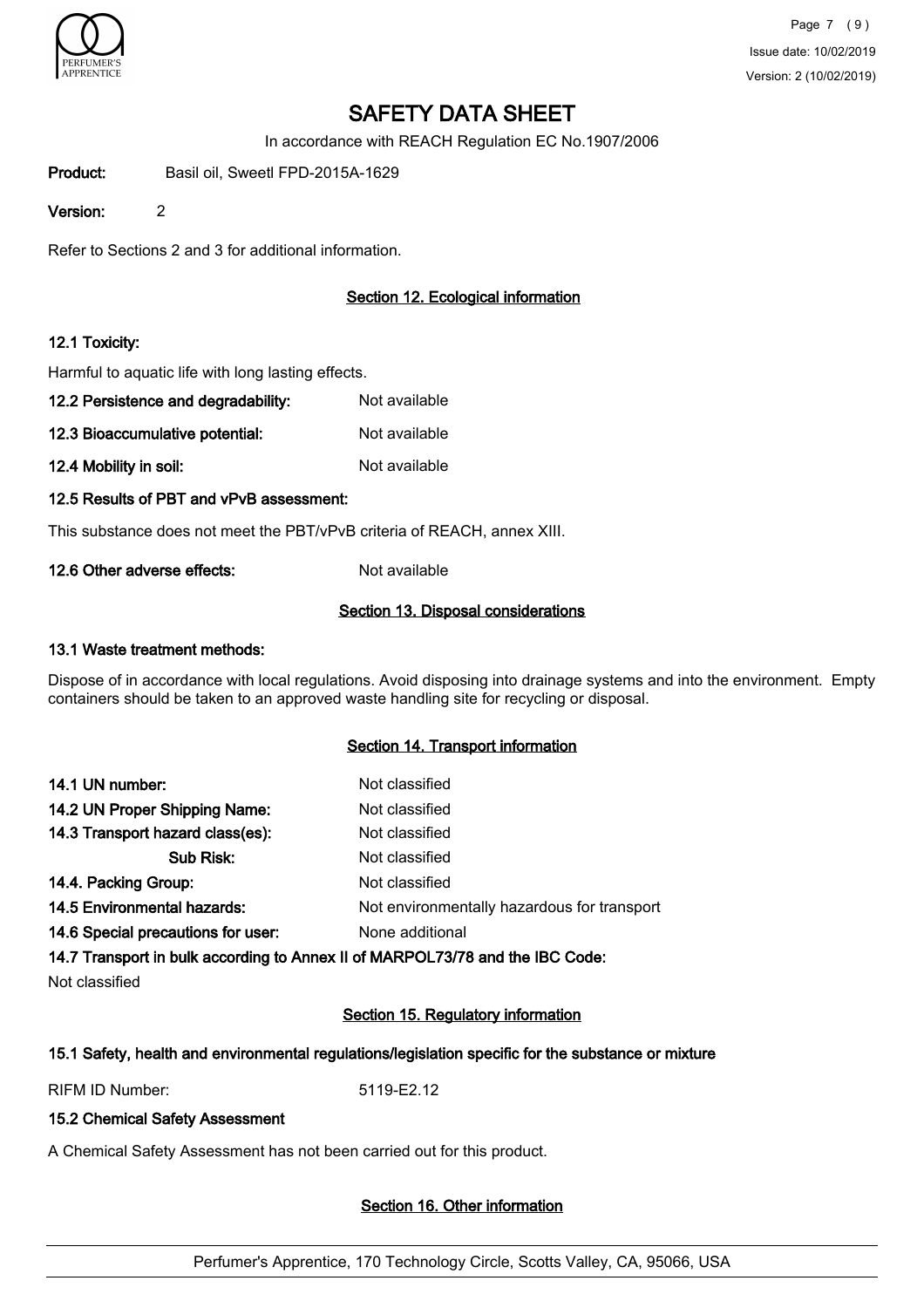

In accordance with REACH Regulation EC No.1907/2006

| Product:                        | Basil oil, Sweet FPD-2015A-1629 |                                                                |  |
|---------------------------------|---------------------------------|----------------------------------------------------------------|--|
| Version:                        | 2                               |                                                                |  |
| Concentration % Limits:         |                                 | EH C3=19.23% SCI 2=13.70% EDI 2=12.82% SS 1=33.33% AH 1=90.91% |  |
| <b>Total Fractional Values:</b> |                                 | EH C3=5.20 SCI 2=7.30 EDI 2=7.80 SS 1=3.00 AH 1=1.10           |  |
| Key to revisions:               |                                 |                                                                |  |
| Product identifier              |                                 |                                                                |  |

## Key to abbreviations:

| Abbreviation     | Meaning                                                                  |
|------------------|--------------------------------------------------------------------------|
| AH <sub>1</sub>  | <b>Aspiration Hazard Category 1</b>                                      |
| ATI <sub>4</sub> | Acute Toxicity - Inhalation Category 4                                   |
| ATO <sub>4</sub> | Acute Toxicity - Oral Category 4                                         |
| EDI <sub>1</sub> | Eye Damage / Irritation Category 1                                       |
| EDI <sub>2</sub> | Eye Damage / Irritation Category 2                                       |
| EH A1            | Hazardous to the Aquatic Environment - Acute Hazard Category 1           |
| EH C1            | Hazardous to the Aquatic Environment - Long-term Hazard Category 1       |
| FL <sub>3</sub>  | Flammable Liquid, Hazard Category 3                                      |
| FS <sub>2</sub>  | Flammable Solid, Hazard Category 2                                       |
| H226             | Flammable liquid and vapour.                                             |
| H228             | Flammable solid.                                                         |
| H302             | Harmful if swallowed.                                                    |
| H304             | May be fatal if swallowed and enters airways.                            |
| H315             | Causes skin irritation.                                                  |
| H317             | May cause an allergic skin reaction.                                     |
| H318             | Causes serious eye damage.                                               |
| H319             | Causes serious eye irritation.                                           |
| H332             | Harmful if inhaled.                                                      |
| H371             | May cause damage to organs (organs, exposure route).                     |
| H410             | Very toxic to aquatic life with long lasting effects.                    |
| P210             | Keep away from heat, sparks, open flames and hot surfaces. - No smoking. |
| P233             | Keep container tightly closed.                                           |
| P240             | Ground/bond container and receiving equipment.                           |
| P241             | Use explosion-proof electrical, ventilating and lighting equipment.      |
| P242             | Use only non-sparking tools.                                             |
| P243             | Take precautionary measures against static discharge.                    |
| P260             | Do not breathe vapour or dust.                                           |
| P261             | Avoid breathing vapour or dust.                                          |
| P <sub>264</sub> | Wash hands and other contacted skin thoroughly after handling.           |
| P270             | Do not eat, drink or smoke when using this product.                      |
| P271             | Use only outdoors or in a well-ventilated area.                          |
| P272             | Contaminated work clothing should not be allowed out of the workplace.   |
| P273             | Avoid release to the environment.                                        |